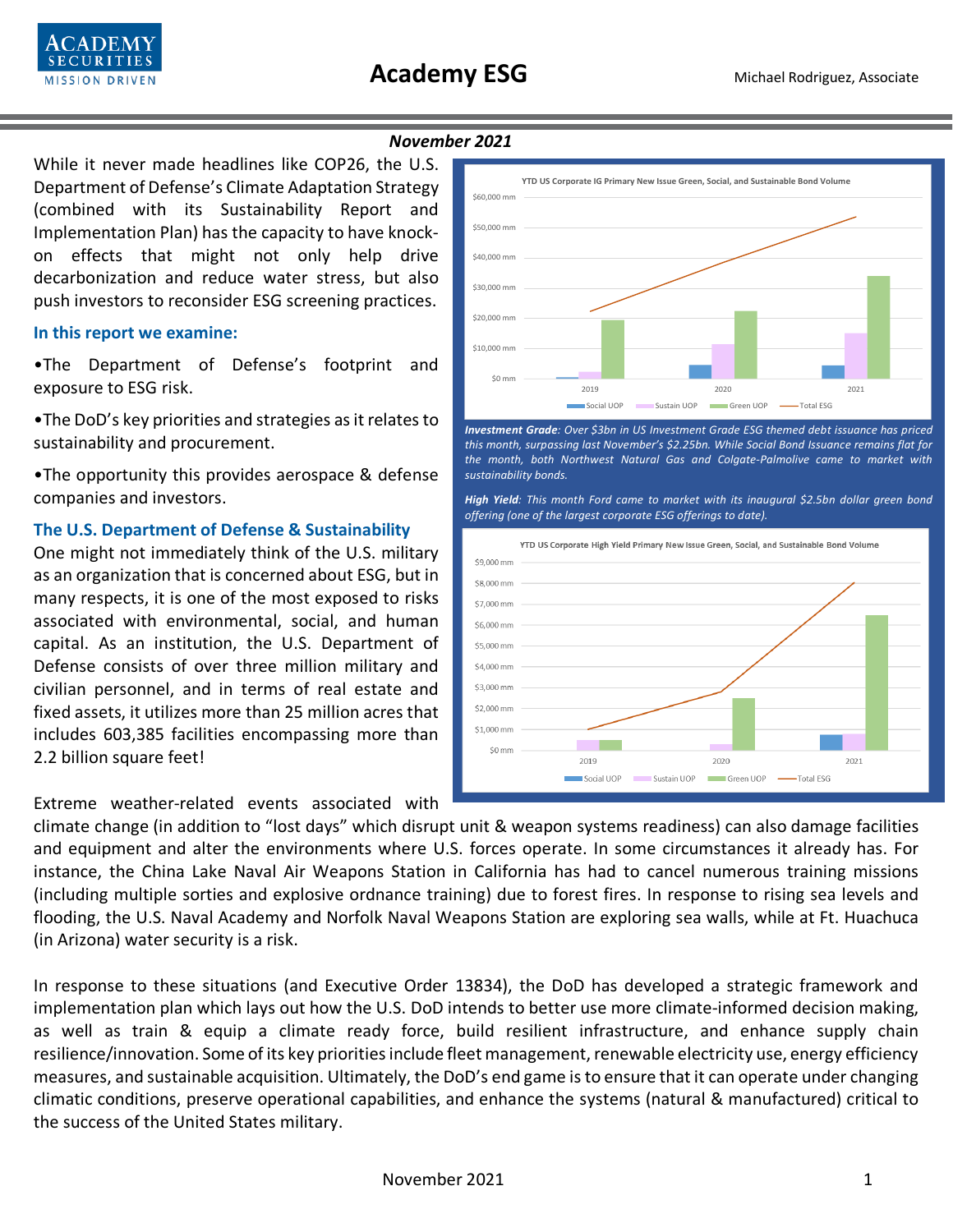

# *November 2021*

# **Towards a More Sustainable Military Industrial Complex**

Part of this strategy includes plans for fixed capital investments like stormwater & road network upgrades, tidal exclusion barriers, and facility adaptation. In the past 2 years alone, the military has invested over \$1 billion on 40+ projects meant to improve efficiency and energy measures. Specifically on the procurement and carbon disclosure front, the DoD intends to use *"its position as the single largest buyer of goods and services to drive transparency within and across its supply chain and is expecting major suppliers to fully disclose GHG emissions and broader ESG performance."* For instance, all new electronics must meet energy efficiency requirements and 100% of electronics disposal must use environmentally sound methods.

With some of the deepest pockets in the land, the Department of Defense outlays (according to the CBO) in 2020 totaled ~\$713bn and are projected to be ~\$800bn annually over the next ten years. The Defense Department has the capacity like no other to alter sustainable supply chains via procurement policies. However, currently sustainable acquisition only represents a small fraction of total acquisition, which is expected to be only .5% for 2021, but has some of the greatest opportunity for growth.

There is an enormous opportunity here for aerospace & defense companies (which can be excluded from funds due to negative and moral/ethical screening methods) to begin focusing on disclosing and improving ESG metrics required for government contracts. The knock-on effects of this focus shift also have the potential to put traditionally excluded companies within aerospace & defense (~\$800bn+ in market cap in total) on the radar of ESG investors. Should more disclosure become available and ESG metrics improve, current holders of aerospace & defense names might have a first mover advantage as the landscape evolves and ESG funds consider investment. In addition to aerospace & defense companies, infrastructure firms involved in constructing climate adaptation measures needed by the military like sea walls, elevated buildings, new bases (to replace ones no longer acceptable for training), and roads might also see gains.

# **U.S. DoD > COP26**

While there were some interesting developments out of COP26, most notable were some agreement on carbon trading schemes and voluntary carbon markets, as well as the creation of the Forest Agriculture and Commodity Trade Dialogue and commitment to reversing forest loss. However, it remains to be determined how these will play out. The DoD's strategy is much more reliable in terms of how it looks to use control-based mechanisms like technology and performance standards in combination with procurement policy to facilitate change across the 400,000+ full time equivalent workers it employs, the 2,000+ land and maritime weapons systems in its arsenal, aviation hardware, and textiles (to name a few). According to General Walsh from our Geopolitical Intelligence Group, while the results might not happen overnight, the shift "will happen over time and probably will come first in the vehicle market to leverage commercial EV developments." The DoD's top-down command style approach (unlike the UN) puts it in position to more efficiently execute policy and impact stakeholders.

 *Further Resources Defense Logistics Agency:<https://www.dla.mil/SmallBusiness/Getting-Started/What-DLA-Buys/> Congressional Budget Office:<https://www.cbo.gov/data/budget-economic-data#2> DOD Sustainability Report & Implementation Plan 2020: [https://www.sustainability.gov/pdfs/dod-2020](https://www.sustainability.gov/pdfs/dod-2020-%20%20%20%20%20%20sustainability-plan.pdf)  [sustainability-plan.pdf](https://www.sustainability.gov/pdfs/dod-2020-%20%20%20%20%20%20sustainability-plan.pdf)*

 *DOD Climate Adaptation Strategy:<https://www.sustainability.gov/pdfs/dod-2021-cap.pdf>*